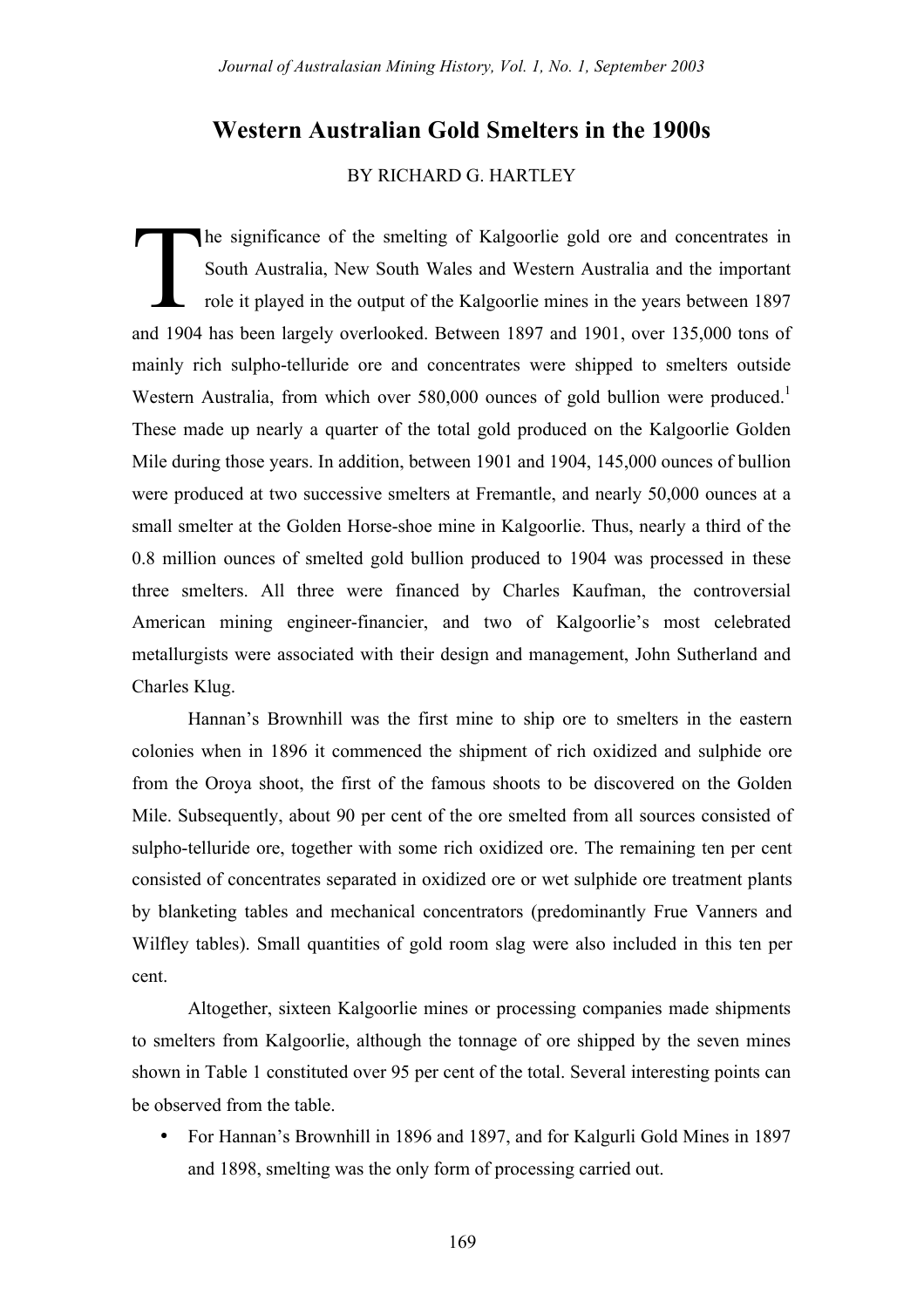|                     |          | Ore &                         |              | Gold from               |               | Average grade - | Total gold    | Gold from       |
|---------------------|----------|-------------------------------|--------------|-------------------------|---------------|-----------------|---------------|-----------------|
|                     |          |                               | Concentrates |                         | smelting      | excluding       | all sources   | smelting        |
| Company             | Years    | Smelted                       |              |                         |               | concentrates    | (oz. bullion) | % of total      |
|                     |          |                               | (tons)       |                         | (oz. bullion) | (dwt per ton)   |               |                 |
| Associated          | Pre1898  |                               | 9,512        |                         | 19,209        | 40.4            | 30,123        | 64              |
| Gold                |          |                               |              |                         |               |                 |               |                 |
| Mines WA            | 1898     |                               | 3,379        |                         | 17,319        | 102.5           | 41,888        | 41              |
|                     | 1899     |                               | 29,869       |                         | 74,522        | 49.9            | 108,270       | 69              |
|                     | 1900     | (slag)                        | 9            |                         | 216           |                 | 34,184        | 1               |
|                     | 1901     | (slag)                        | <u>16</u>    |                         | 1,208         |                 | 31,524        | $\overline{2}$  |
| <b>Totals</b>       |          |                               | 42,785       |                         | 112,474       |                 | 245,989       | $\overline{46}$ |
| Golden              | 1899     | Co                            | 392          | Co                      | 3,857         |                 | 103,573       | 4               |
| Horse-              |          |                               |              |                         |               |                 |               |                 |
| shoe Estates        |          |                               |              |                         |               |                 |               |                 |
| Co.                 |          |                               |              |                         |               |                 |               |                 |
|                     | 1900     | $\mathcal{C}$                 | 10,024       | $\mathcal{C}$<br>$\ast$ | 27,870        | 50.3            | 132,864       | 21              |
|                     | 1901     | $\mathsf{C}$<br>$\mathcal{C}$ | 22,111       | $\mathbf C$             | 81,759        | 71.5            | 185,297       | $\overline{44}$ |
| <b>Totals</b>       |          |                               | 32,527       | $\mathsf{C}$            | 113,486       |                 | 421.734       | 27              |
| Great Boulder       | Pre 1898 |                               | 2,008        |                         | 6,960         | 69.3            | 28.078        | 25              |
| Perseverance        |          |                               |              |                         |               |                 |               |                 |
| <b>GMC</b>          | 1898     |                               | 1,640        |                         | 4,374         | 53.3            | 18,279        | 24              |
|                     | 1899     |                               | 2,405        |                         | 17,868        | 148.6           | 40,996        | 44              |
|                     | 1900     | C                             | 22,217       | $\mathcal{C}$           | 21,579        | 59.4            | 47,099        | $\frac{46}{5}$  |
|                     |          |                               |              |                         |               |                 |               |                 |
| <b>Totals</b>       |          | $\mathcal{C}$                 | 28,270       | $\mathcal{C}$           | 50,781        |                 | 134,452       | 38              |
| Hannan's            | Pre 1898 |                               | 5,040        |                         | 30,306        | 120.2           | 30,306        | 100             |
| <b>Brownhill</b>    |          |                               |              |                         |               |                 |               |                 |
| <b>GMC</b>          |          |                               |              |                         |               |                 |               |                 |
|                     | 1898     |                               | 227          |                         | 1,339         | 117.9           | 50,894        | 3               |
|                     | 1899     |                               | 400          |                         | 3,243         | 162.1           | 90.934        | $\overline{4}$  |
|                     | 1900     | $\mathbf C$                   | 1,644        | $\mathbf C$             | 14,228        | 107.5           | 80,757        | 18              |
| <b>Totals</b>       |          | $\mathcal{C}$                 | 7,311        | $\mathsf{C}$            | 49,116        |                 | 252,891       | 19              |
| Ivanhoe Gold        | Pre 1898 |                               | 112          |                         | 134           | 24.0            | 43,128        |                 |
| Corporation         |          |                               |              |                         |               |                 |               |                 |
|                     | 1899     | Co                            | 3,007        | Co                      | 543           |                 | 104,009       | 3               |
|                     | 1901     | $\mathbf C$                   | 3,365        | $C$ **                  | 13,926        | 57.0            | 108,767       | 13              |
| <b>Totals</b>       |          | $\mathcal{C}$                 | 6,484        | $C$ **                  | 14,603        |                 | 255,904       | 6               |
|                     |          |                               |              |                         |               |                 |               |                 |
| Kalgurli Gold s     | Pre1898  |                               | 1,053        |                         | 4,694         | 89.1            | 4,694         | 100             |
| Mines               | 1898     |                               | 245          |                         | 2,102         | 171.4           | 2,102         | 100             |
| <b>Totals</b>       |          |                               | 1,298        |                         | 6,796         | 104.9           | 6,796         | 100             |
| Lake View           | Pre 1898 | $\mathbf C$                   | 276          | $\mathbf C$             | 2,998         | 100.7           | 95,645        | $\mathfrak{Z}$  |
| Consols             | 1898     | $\mathbf C$                   | 175          | $\mathbf C$             | 2,008         | 85.7            | 98,110        | $\sqrt{2}$      |
|                     | 1899     | $\mathcal{C}$                 | 10,328       | $\mathsf{C}$            | 163,599       | 316.8           | 235,773       | 69              |
|                     | 1900     |                               | 2,106        |                         | 41,706        | 396.1           | 98,770        | 42              |
| <b>Totals</b>       |          | $\mathsf{C}$                  | 12,885       | $\mathsf C$             | 210,311       |                 | 506,902       | 41              |
|                     |          |                               |              |                         |               |                 |               |                 |
| <b>Grand Totals</b> |          | C                             | 131,560      | $\mathbf C$             | 557,567       | 85.0            | 1,824,668     | 31              |

**Table 1:** *Ores and Concentrates Smelted 1896-1901 (selected mines) #*

# Other mines or plants shipping to smelters included: Brown Hill Extended; Great Boulder Pty.; Great Boulder Main Reef; Hannan's Oroya; North Boulder; North Kalgurli; South Kalgurli; King & Co.'s Smelting & Metallurgical Works.

\* includes 24,643oz smelted on mine from 2,245 tons ore (237 dwt per ton).

\*\* includes gold from 289 tons of ore and concentrates roasted in dedicated shaft furnace and treated on mine

C - includes concentrates or gold from concentrates. Co – concentrates only or gold from concentrates only.

Note: Figures are for years ending 31 December.

Sources: Department of Mines Western Australia, and Company annual reports.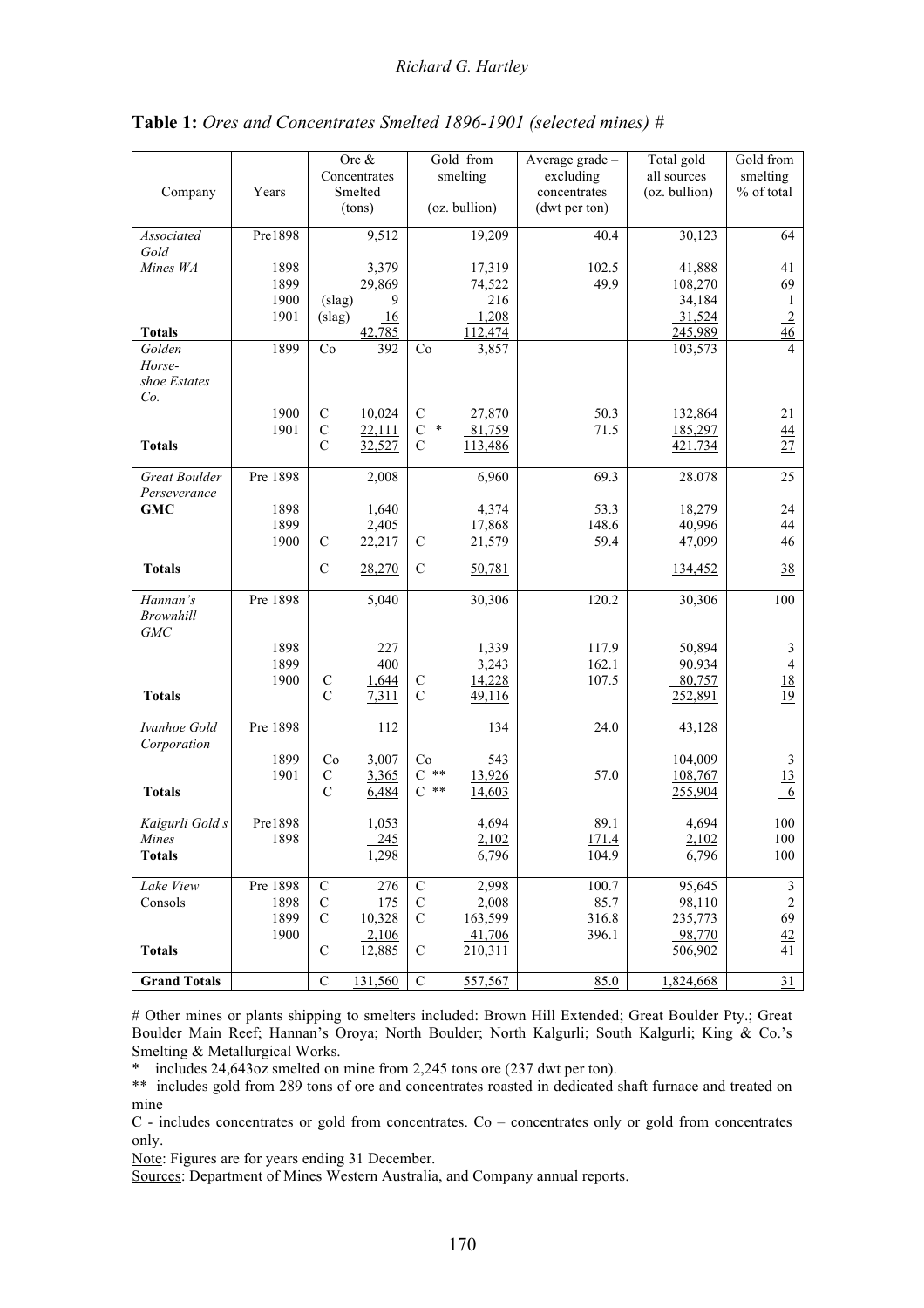- ! Some of the sulpho-telluride ores smelted were extremely rich. Ore shipped from the Lake View Consols mine in 1899 and 1900 was the richest ever mined in large quantities on the Golden Mile, averaging over 300 dwt per ton.
- ! At Lake View Consols and also at Associated Gold Mines there were large increases in the quantities of gold smelted in 1899. These increases clearly point to the role that smelting played in providing a means of substantially boosting the production of these mines over a short period.

It was no coincidence that the two mines were controlled by two of the most unscrupulous financiers then operating on the London Stock Exchange, Horatio Bottomley (Associated Gold Mines) and Whitaker Wright (Lake View Consols).<sup>2</sup> The very large increases in gold production that occurred in 1899 at the two mines represented unsuccessful attempts by the two men to stave off the 'bearing' of the two mining stocks by rival financiers. The boosting of production led to the rapid deterioration of these mines, which were two of the most valuable on the Golden Mile. Both mines were gutted of their most valuable ore, increasing the cost when at a later date the less valuable material was mined.

The main drawback to the early smelting of Kalgoorlie ore was that the nearest smelters were in the eastern colonies, at Wallaroo and Adelaide in South Australia, and at Dapto (near Wollongong) in New South Wales.<sup>3</sup> These operated as copper or silverlead smelters, but could be adapted to deal with shipments of gold ore. Smelting was also an expensive process. Contemporary estimates gave the average all-inclusive cost of smelting ores in the east as £5. 10s per ton.<sup>4</sup> This meant that ore had to have an assay value of at least 26 dwt per ton for a shipment to be profitable. Another drawback was that the preparation of ore for shipping was a very labour intensive and tedious job. Ore crushed to below a three-inch maximum sizing had to be packed and sealed in 70 lb capacity canvas bags, large numbers of which were required.<sup>5</sup> For example, in 1899, Associated Gold Mines shipped out over 955,000 bags of ore, at an average of over 3,400 bags per working day. $6\%$ 

In 1897, Charles Kaufman, Whitaker Wright's manager in Western Australia, left Wright to work for Bottomley.<sup>7</sup> However, he soon also left Bottomley to pursue his own promotional schemes. In late 1897 or early 1898, he gained financial control of the Golden Horse Shoe Gold Mining Company.<sup>8</sup> In the following year he floated a new company, Golden Horse-shoe Estates Company Ltd., so as to take over the assets of the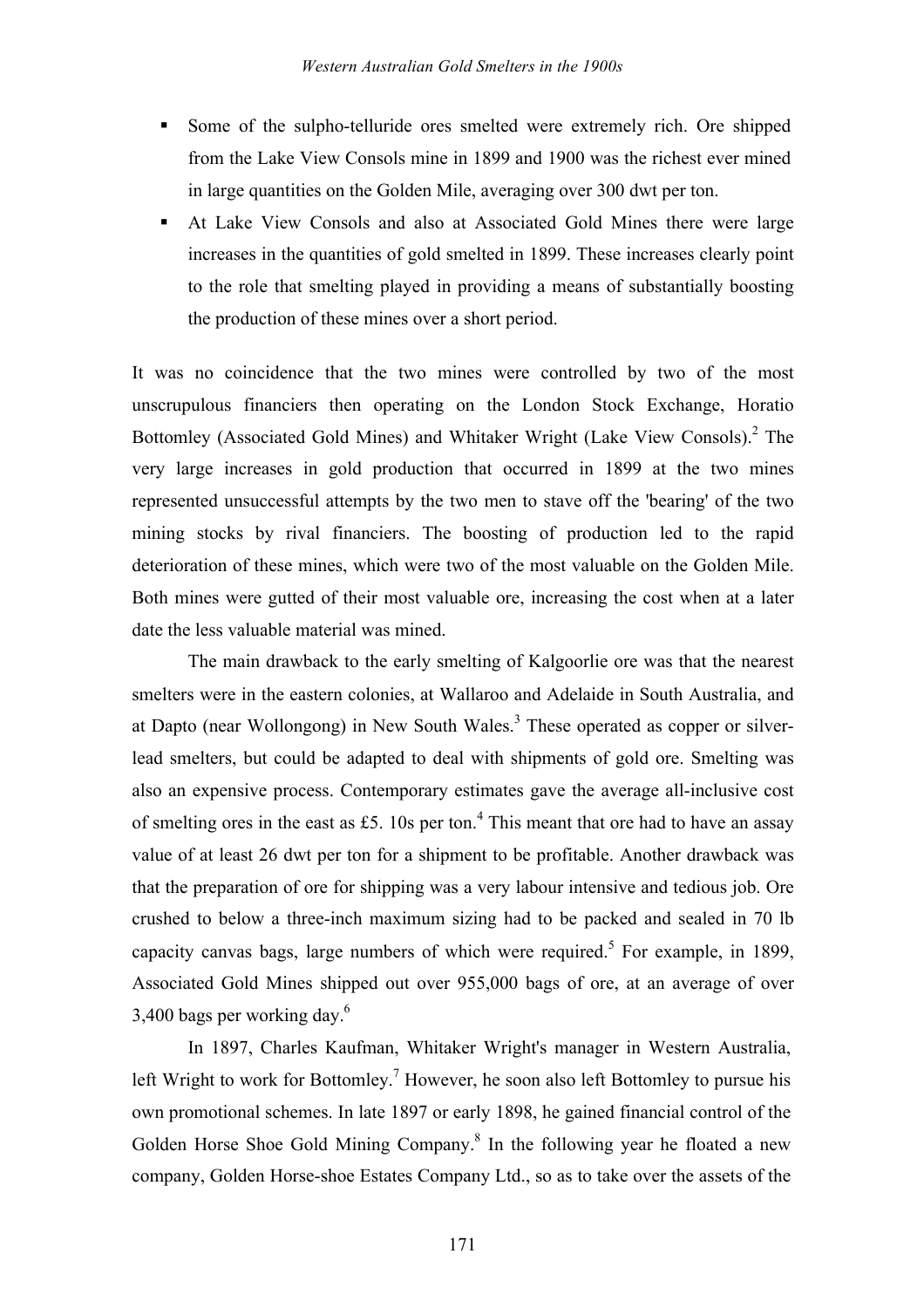old one.9 John Sutherland, the chief metallurgist at Lake View Consols was appointed the company's general manager in August 1899. George C. Klug, a young Victorian with a mining degree from Adelaide University, was recruited from BHP where he had been chief chemist and assayer and assistant metallurgist, to become the Golden Horseshoe's chief metallurgist. $10$ 

In March 1900, Kaufman formed a new company, Fremantle Smelting Works Ltd., to operate a custom smelter at Fremantle.<sup>11</sup> Smelting at Fremantle offered substantial savings over shipment to eastern smelters. These savings related not only to direct transportation costs but also to costs less immediately obvious, such as the avoidance of bagging ore because of availability of bulk haulage in special wagons provided by the Government, and a freight rebate on ore smelted in Western Australia.<sup>12</sup> A new policy was now adopted by the Golden Horse-shoe. Its standard grade sulphide ore and concentrates were to be sent to Fremantle for smelting, and a small smelter was to be built at the mine to deal with the mine's high grade sulpho-telluride ore.

The decision to build a small smelter on the mine no doubt had the support of Sutherland but he would have been less enthusiastic about the decision to smelt ordinary grade sulphide ore at Fremantle.<sup>13</sup> Smelting at Fremantle would adversely affect the profitability of the mine as it would be more expensive than treating the ore at the mine by roasting and cyaniding, the procedure being adopted by most of the neighbouring mines. It is not difficult to see the directing hand of Kaufman behind this new policy. Sutherland's support for the Fremantle smelter was, in the end, guaranteed by making him general manager of Fremantle Smelting Works.<sup>14</sup>

#### **The Golden Horse-shoe Smelting Works**

The small smelting works, which commenced operations on the Golden Horse-shoe mine in 1900, was the most advanced processing plant yet built on the Golden Mile. Klug and Sutherland appear to have been fully responsible for its design and commissioning without any input from specialist consultants.<sup>15</sup> Kaufman was also astute enough to realise that there were other advantages to be gained from operating a smelter at the mine. In particular, Klug gained valuable experience from the smelter, which he was able to make good use of in his design and commissioning of a full-scale smelter at Fremantle for another of Kaufman's companies in 1903.

The Golden Horse-shoe's smelter produced high-grade bullion in three stages.<sup>16</sup> The first was a small water-jacketed blast furnace, similar to the type of copper furnace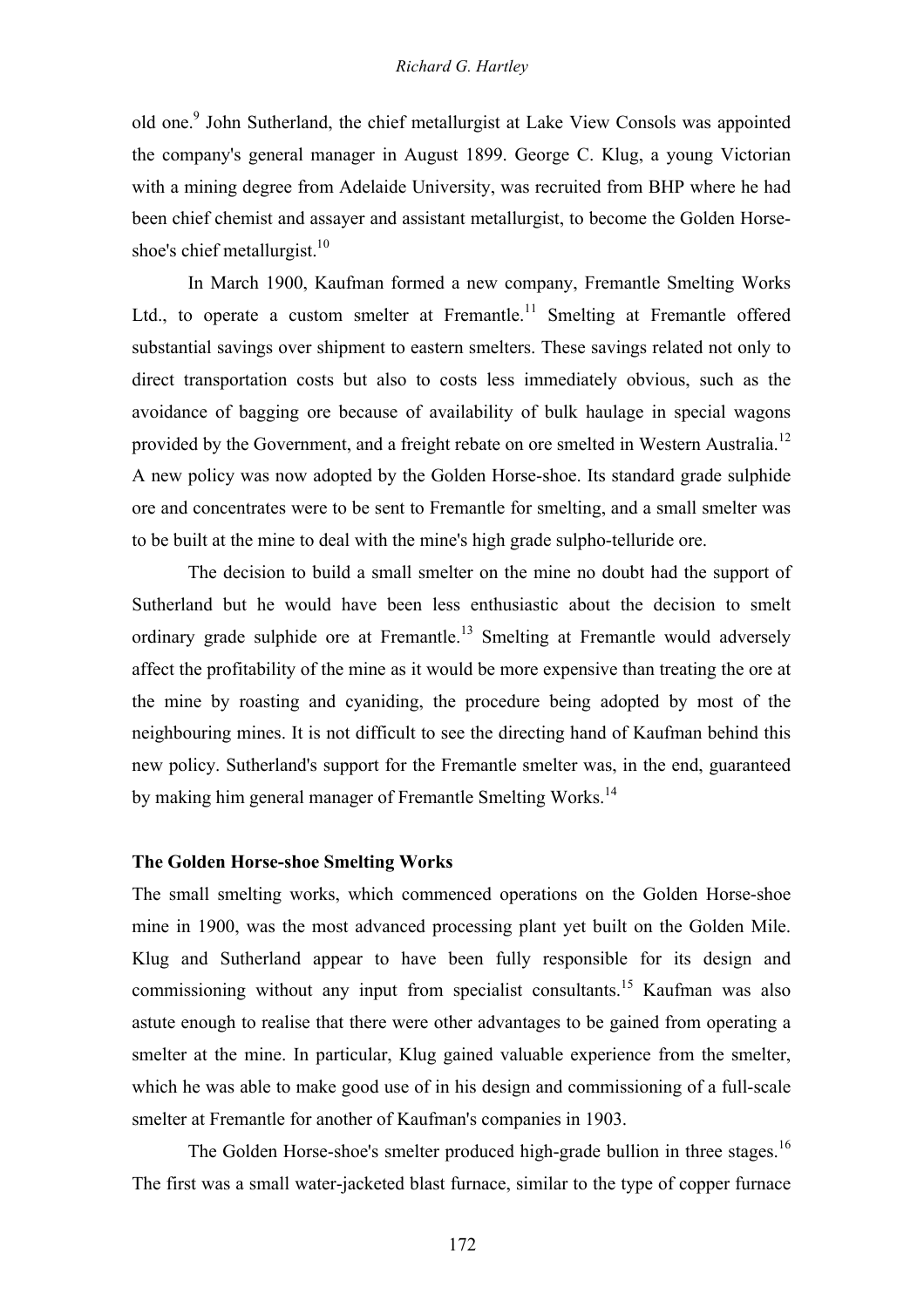used in Colorado from the  $1890s$ .<sup>17</sup> It was made by Martin and Co. of Gawler in South Australia, and had a capacity of 30 tons of ore and flux per day, of which from eight to ten tons consisted of the ore to be treated. The fluxing materials used were ironstone (obtained locally), limestone (from Southern Cross), and silver-lead ore from Broken Hill. Scrap iron was also added to the charge, to act as a desulphurising agent. The furnace was fired by producer gas formed from 90 per cent coke from New South Wales, and ten per cent coal from the recently discovered Western Australian deposits at Collie. In the furnace reaction, a molten gold and silver bearing lead bullion was formed, which was tapped off and further refined in the second stage that consisted of two cupellation furnaces (also made by Martin and Co.). In the final stage, the silver was removed from the bullion by a Miller's chlorination plant.<sup>18</sup>

During 1901, over 26,000 oz of bullion were produced from high-grade sulphide ore averaging 237 dwt per ton.<sup>19</sup> In the following year, some even more valuable sulpho-telluride deposits were opened up and over 23,000 oz were produced by the smelter, at a very high average of 320 dwt per ton.<sup>20</sup> During 1903, however, the amount of very high grade ore mined began to diminish, and at the mine a sulphide ore treatment plant was opened that was capable of processing ore more economically than the smelter, which was closed down. Costs of smelting were probably high due to the importation of all the raw materials and because of the small size of the plant. Once the mine's sulphide plant was operating effectively, there would appear to have been little justification for shipping ore to the Fremantle smelter or for smelting on site.

#### **Fremantle Smelting Works**

The first plans for the establishment of a smelter at Fremantle were proposed in 1897, when large quantities of ore first began to be shipped from Kalgoorlie to smelters outside Western Australia. There were two rival schemes, one put forward by Zebina Lane and the other by George Brookman.<sup>21</sup> After Brookman floated a company, Western Australian Smelting Company Ltd., in London, in October 1897, Lane dropped out of the race.<sup>22</sup> Brookman's promotional company, Brookman's Gold Exploration and Finance Association of Western Australia, had already leased a site for the smelting works at Rocky Bay, north of Fremantle, and had acquired lead mines in Northampton, and ironstone deposits in the Avon Valley, to supply smelting flux materials.<sup>23</sup>

The proposal to site the smelter at Rocky Bay, where the North Fremantle peninsula is at its narrowest, opposite what is now Leighton Beach, caused some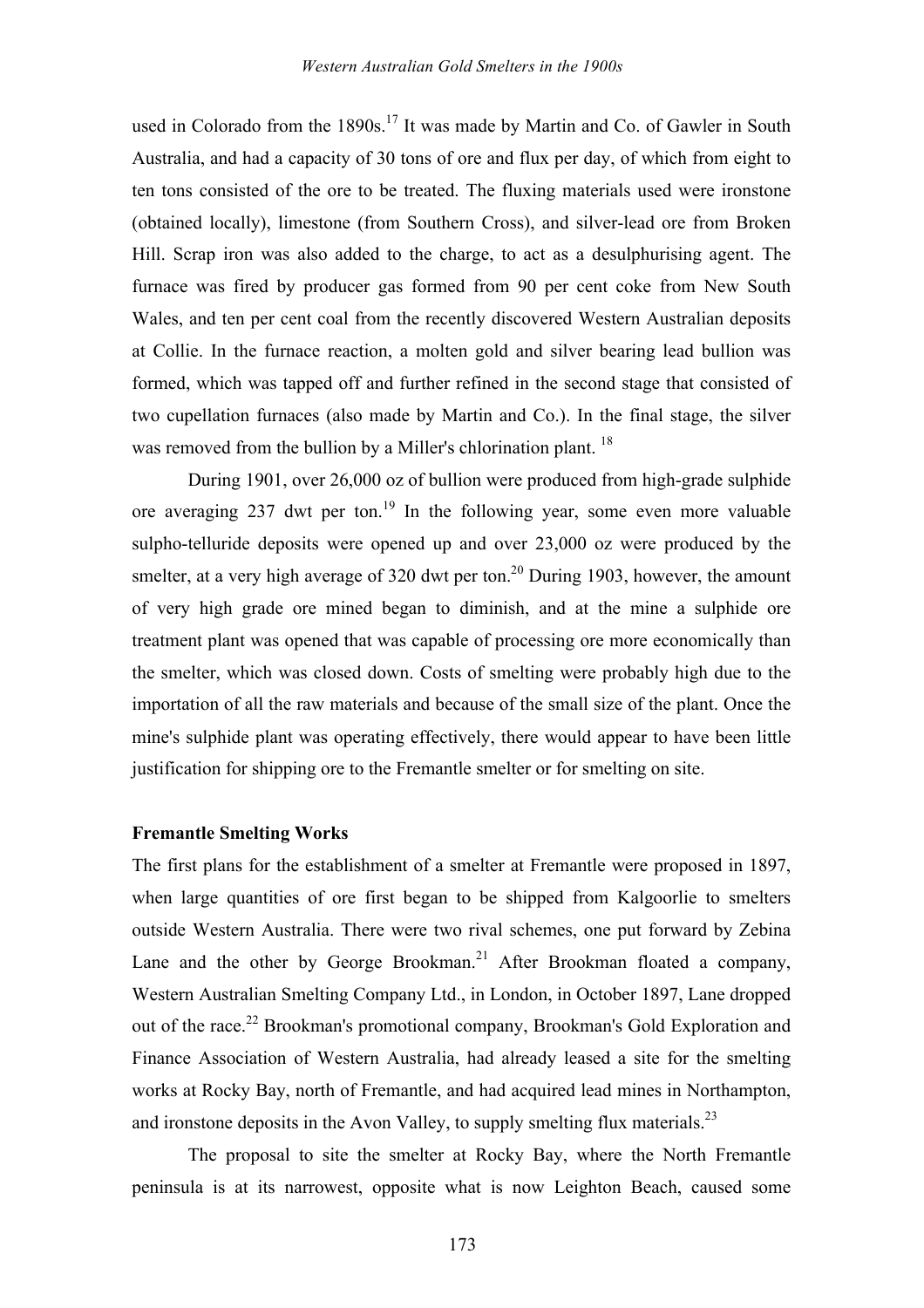## *Richard G. Hartley*

controversy. 'Some of the inhabitants in the vicinity' feared that fumes from the smelter 'would have a disastrous effect upon the surrounding vegetation'.<sup>24</sup> Eventually an alternative site at Owen Anchorage, South Fremantle was preferred as the site for the smelter, which was just as well for the people of the up-market Peppermint Grove.<sup>25</sup>

The Fremantle smelter commenced operation in August 1900, but by that time it was no longer under the control of the Western Australian Smelting Co., for it had been taken over by Kaufman's company, the Fremantle Smelting Works.<sup>26</sup> Fremantle Smelting Works also took over a contract made by the old company to purchase lead concentrates from the Broken Hill Block 10 Co.. Presumably, the Brookman company had intended to use the concentrate as charge material for the smelter.<sup>27</sup> It was an unfortunate legacy, which largely contributed to a loss of £86,000 made by the company in its first year. As general manager, Sutherland would have supervised the smelter's start-up and early operation, but during the first half of 1901, George Klug appears to have taken over its management  $^{28}$  and remained in charge until July 1902, when the company went into liquidation.<sup>29</sup>

The smelter bought gold ore from the mines at between 92 and 96 per cent of the ore's assay value, at a rate of £4 per fine ounce, which was a similar rate to that paid by smelters in the eastern states.<sup>30</sup> Treatment charges varied according to the nature of the ore and its chemical composition, but for sulphide ore the charge was in the order of 50 shillings per ton. $31$  The all-inclusive cost of treating ore from the Golden Horse-shoe, for example, was £3 .13s .3d per ton which compared favourably with the estimated cost of smelting in the east of £5,10s per ton.<sup>32</sup> As the cost was around 30 shillings per ton for treating sulphide ore by roasting and cyaniding at the mine site, smelting was still not a cheap option. However, at that stage, sulphide treatment on the mines was still very unreliable. The reason for the smelter's failure in 1902, was not lack of customers but was more likely to have been due to a number of causes: technical problems with the smelter causing unacceptable increases in costs; probably a lack of liquidity due to the legacy of the lead contract; the need to provide part-payment in advance for the ore purchased; and insufficient working capital being provided by the promoters.

Despite the fate of the first smelter company, another, Fremantle Smelter Ltd., was formed in February 1903 to take over the previous company's 'properties, smelting works and assets', which it purchased for  $\text{\pounds}41,000$  in cash.<sup>33</sup> Although Kaufman was not on the board of the new company, he was clearly closely connected with it. The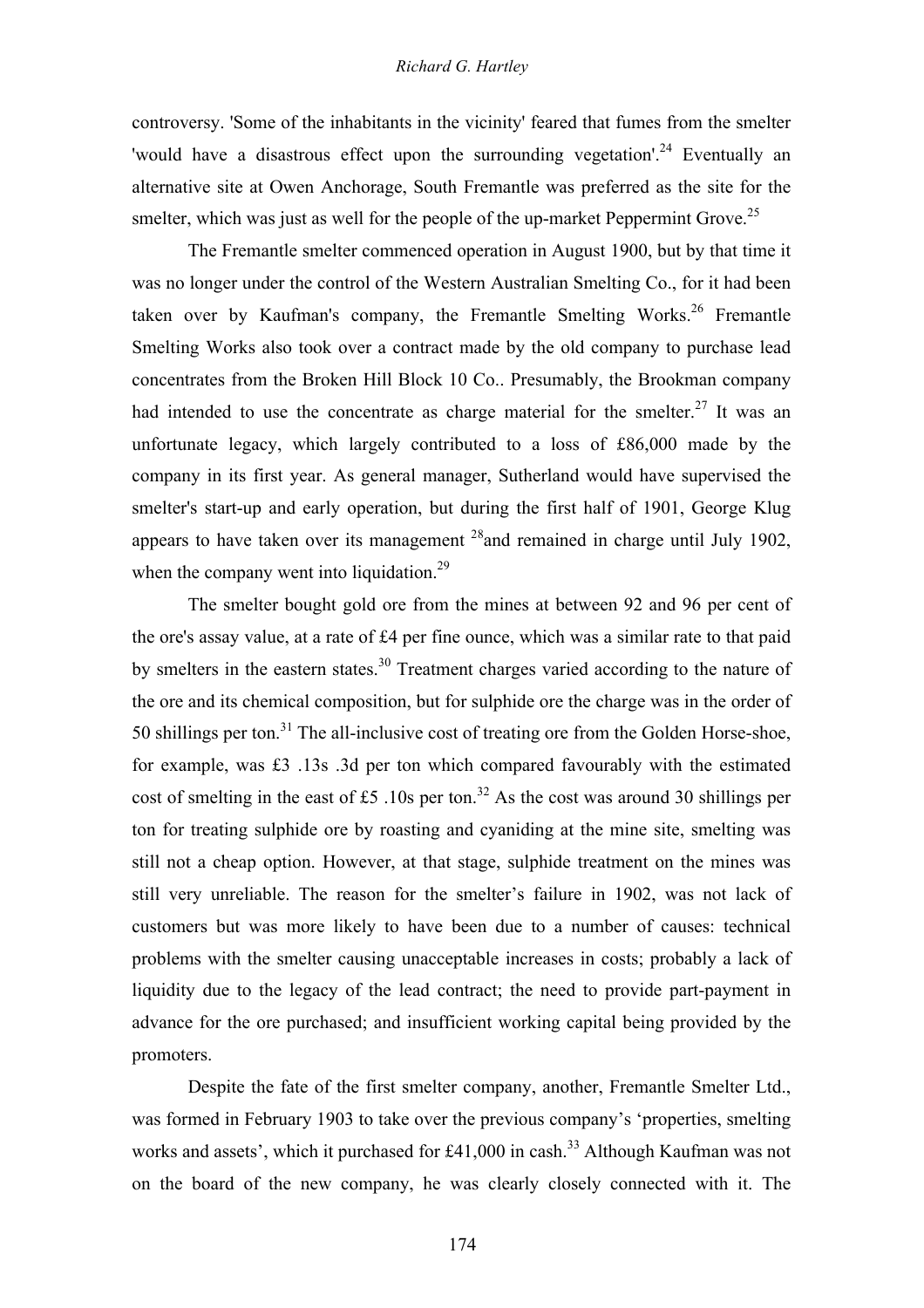chairman was E. Protheroe Jones, who had become secretary of Golden Horse-shoe Estates in 1901, and both companies shared the same London office.<sup>34</sup> Klug was recalled from Melbourne to become general manager of the smelter<sup>35</sup> and then built a completely new smelting works that commenced operation in November 1903.<sup>36</sup>

Klug's smelter operated on different principles to the Golden Horse-shoe Estate's small smelter. The much larger Fremantle smelter works consisting of several similar parallel units each consisting of a roasting furnace, followed by a Bessemerstyle converter.<sup>37</sup> The furnace was charged with the gold ore or gold concentrates, lead concentrates and limestone (plus iron-ore if required). The charge was roasted without becoming molten or completely desulphurised. It was then discharged from the furnace and trucked to the converter where a current of air was blown through it to complete the desulphurisation. The lead bullion was then refined by standard methods. The furnace was described as a revolving bed furnace,  $38$  which sounds as if it was a Brunton cylindrical furnace, at the time commonly used at copper smelters in the USA.

As with the blast furnace at the Golden Horse-shoe's smelter, the Bessemerstyle converters Klug adopted at Fremantle were 'state of the art' technology for copper smelting. The Bessemer converter was invented by Henry Bessemer for use in the manufacture of steel in 1855, but it was not until 1881 that the Frenchman, Paul David, managed to adapt it successfully to the treatment of copper concentrates, and the first copper converters in the USA were built at Butte, Montana, in 1884.<sup>39</sup> Subsequently they were used extensively in the USA and France, and also in Tasmania, but the Fremantle converters were probably among the first to be used on the Australian mainland. Emissions from the main chimney which served both roasters and converters, consisting of sulphur gases, oxides and carbonate of lead, and at times arsenious oxide, all unpleasant and hazardous to the small number of people living within its fallout zone. Workers on the tapping floor of the converters had a more dangerous exposure to lead and sulphur fumes, particularly when an easterly wind was blowing, the plant having been designed to make best use of the westerly sea breeze for dispersing fumes from the works  $40$ 

In the three years after the first Fremantle smelter was started up there were important changes in the Kalgoorlie treatment plants and in the grade of ore being mined. These changes had substantially reduced the number of potential customers for a smelter. Oxidised ore had largely been mined out, and with it had disappeared the need to treat concentrates from oxidised ore. All the major mines, including the Golden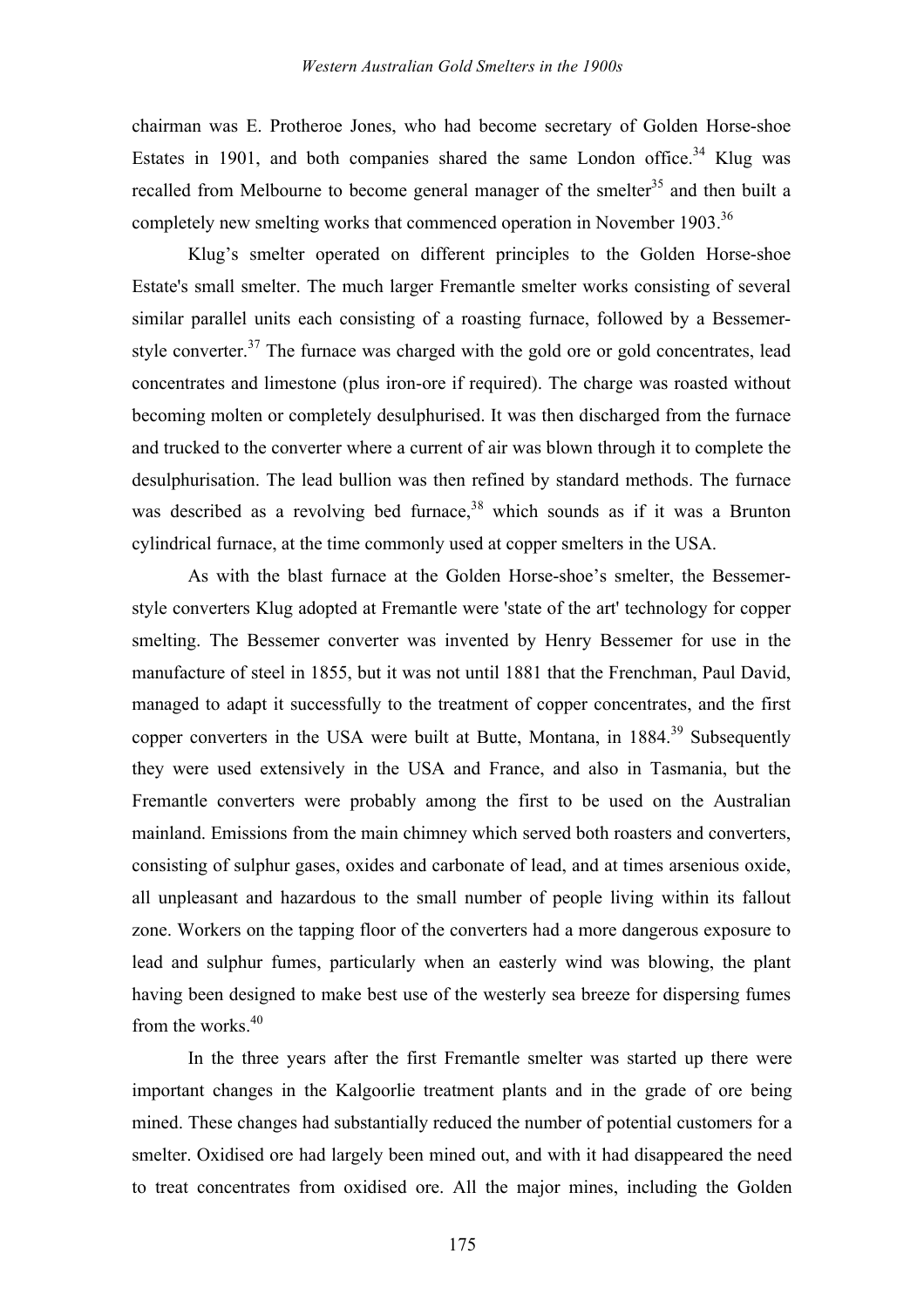## *Richard G. Hartley*

Horse-shoe, had, by 1903, opened sulphide ore treatment plants. The discovery of rich pockets of telluride ore had become rarer, and these richer ores could in any case now be treated along with the other sulphide ores. The quantity of concentrates from sulphide ore treatment plants available for smelting in 1903 had also diminished considerably since 1901, as mines with wet sulphide plants had developed roasting plants to treat their concentrates at the mine.<sup>41</sup> Moreover, during the 13 months from July 1902 to November 1903, no smelting was done at Fremantle and mines that had had materials treated by the first smelter found alternative means of treating them in Kalgoorlie, probably a cheaper proposition than shipping them to the smelter.

Thus, the prospect of the Fremantle smelter attracting significant quantities of material for smelting from the Kalgoorlie mines in 1903 seems to have been remote, even if the Golden Horse-shoe had diverted some of its sulphide ore to the smelter in addition to sending its concentrates there. However, by this time, Kaufman appears to have been more interested in using the smelter for treating copper ore from the Northampton mines and from other deposits discovered more recently on the goldfields, than for treating gold ore from Kalgoorlie, as world copper prices were steadily rising.<sup>42</sup> In 1903 he visited copper-gold mining prospects in the Phillips River Mining District, around what is now Ravensthorpe, 330 kilometres south west of Kalgoorlie.<sup>43</sup> He later took an option on eleven leases in the district and commenced mining in 1906.<sup>44</sup> Ironically, the Fremantle smelter was never used to smelt ore from Kaufman's Ravensthorpe mines, for he purchased a copper smelter in 1906 which had been built by the Government (largely in accordance with advice given by Klug), just east of Ravensthorpe, and this was far more economical to use for local ores than the Fremantle smelter.<sup>45</sup>

From 1906, as the demand for lead from the European armaments industries increased, Fremantle Smelter Ltd. reorientated its operations to concentrate on lead smelting and the development of its Northampton lead mines.

#### **Endnotes**

l

<sup>&</sup>lt;sup>1</sup> Figures are from Table 1 with allowances for smaller shipments by other companies. Figures refer to calendar years. It should be noted that Mines Department figures are for calendar years, but company figures are for financial years. Of the companies in Table 1, Boulder Perseverance, Golden Horse-shoe, Ivanhoe, and Brownhill had financial years ending 31 December, but the others differed- Lake View - 31 August, Kalgurli - 31 July, Associated - 31 March. Charleton, *Gold Mining and Milling in Western Australia with Notes upon Telleride Treatment, Costs, and Mining Practice in Other Fields*, London,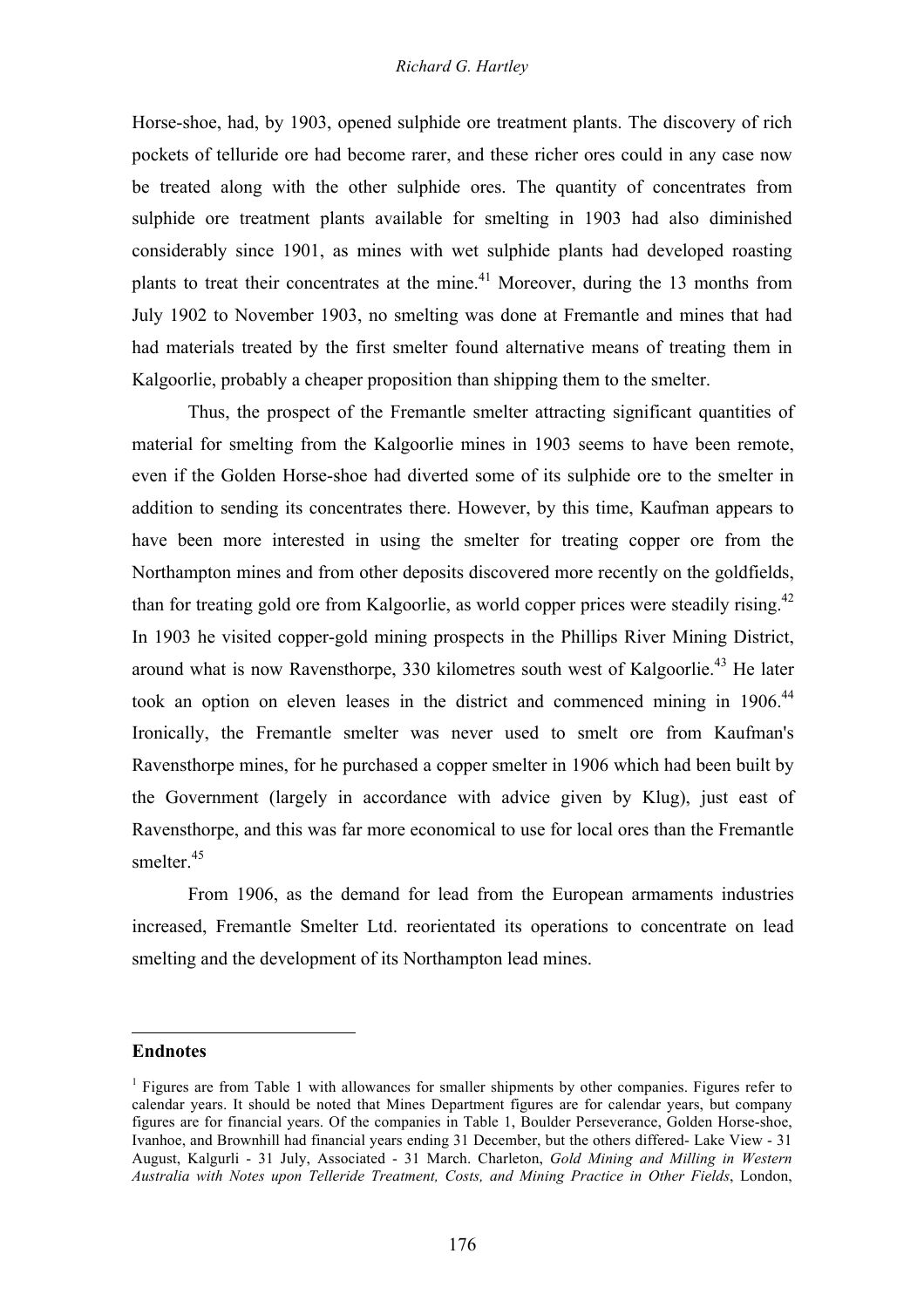1903, table XII, gives figures for ore smelted, but these are unreliable, as the table mixes figures for annual and financial years, and makes several incorrect allowances for concentrates. It should be noted that figures in Mines Department annual reports relate to bullion ounces (gold plus silver) before 1903 and to fine ounces (gold only) after 1903. Previous researchers using Mines Department data have overlooked this important point.<br><sup>2</sup> For Wright and Bottomley's financial dealings in Western Australian mining companies see: R.T.

Appleyard & M. Davies, 'Financiers of Western Australia's Goldfields' in R.T. Appleyard & C.B. Schedvin (eds), *Australian Financiers: Biographical Essays*, Melbourne, 1985, pp. 241-48, 254-55; T. Sykes, *Two Centuries of Panic*, Sydney, 1988, pp. 200-23, 566-67.<br><sup>3</sup> These were the locations of the Australian smelters to which Kalgoorlie mines are known to have

shipped consignments for smelting. Only rarely did company annual reports specify where smelting took place.<br><sup>4</sup> Charleton, *Gold Mining and Milling*, pp. 295-96.

l

 $\frac{1}{5}$  Hold.<br>
<sup>6</sup> Tonnage from Table 1. Average based on 5.5 working days per week less public holidays.<br>
<sup>6</sup> Tonnage from Table 1. Average based on 5.5 working days per week less public holidays.<br>
<sup>7</sup> Richard Hamilton Wright's London and Globe Finance Corporation. The latter then promoted a new company, Ivanhoe Gold Corporation Ltd. registered in London on 14 October 1897. Kaufman probably joined Bottomley shortly after this. 7 July 1897, Hamilton letter to Lane. Letter Book no. 1 of Richard Hamilton, General Manager of Great Boulder Pty. (1896-1927), [hereafter Hamilton LB 1], p. 89.<br><sup>8</sup> On 22 July 1897, Hamilton LB 1, p.95, Hamilton wrote to Lane saying that he was anxious to settle a

dispute with the Horse Shoe mine, as he expected the manager (Dick) would be dismissed now that Kaufman had control of the company. Kaufman's position appears to have become less dominant after he joined Bottomley and he probably lost heavily on Bottomley's companies. 6 May 1898, Hamilton LB 1, p. 411, Hamilton wrote to Waddington stating, 'I am wondering whether he [Kaufman] has been hit by Bottomley's fall'. <sup>9</sup> *Mining Manual,* 1897, p. 148, *Ibid.,* 1899, pp. 113-14, *Ibid.,* 1900, pp. 103-04. Four of the seven

directors of the old company became directors of the new, including Kaufman. For the old company, the spelling was 'Horse Shoe', and for the new 'Horse-shoe'.

J. Sutherland in 'Manager's Report', Golden Horse-shoe Estates Co. First Annual Report1899.

Proceedings Australasian Institute of Mining and Metallurgy, October 1935, Klug obituary.<br><sup>11</sup> The Mining Manual, 1900, pp. 92-93. Three of the four directors of Fremantle Smelting Works were also directors of Golden Horse

<sup>12</sup> Charleton, *Gold Mining and Milling*, pp. 296-97.<br><sup>13</sup> At the second annual meeting of Golden Horse-shoe Estates, in April 1900, it was announced that the smelting plant and the refining equipment to go with it had already been ordered. It seems likely that the decision on the small smelter was made before the end of 1899.<br><sup>14</sup> *The Mining Manual*, 1902, p. 86.<br><sup>15</sup> Klug probably had the greater responsibility for commissioning the mine smelter because for much of

1900 Sutherland would have been closely involved with commissioning the Fremantle smelter which commenced operation in August, as he was its general manager.<br><sup>16</sup> R. Allen, 'Description of the Ore Reduction Plant and Process of Reduction on the Golden Horse-shoe

Mine', *Monthly Journal of the Chamber of Mines of Western Australia,* 5, 1906, pp. 322-32. Photographs of the blast furnace and cupellation furnaces are in Charleton, *Gold Mining and Milling*, pp. 404-05.

<sup>17</sup> For a detailed history of the development of copper smelters (the type used for gold smelting) see W. Gowland (Professor of Metallurgy at the Royal School of Mines), Presidential Address, *Transactions Institution of Mining & Metallurgy*, 16, 1906-7, pp. 265-95. In the first half of the nineteenth century, the two main centres, South Wales and Germany, developed different technologies, the blast furnace in Germany and the reverberatory furnace in Wales. Large-scale furnaces of both types were developed in the USA from the 1890s. In the reverberatory furnace the charge and fuel were not mixed. The furnace roof was heated by flames drawn through the furnace and the heat was radiated down onto the charge from the roof (hence the term reverberatory). This type of furnace was also widely used for roasting (calcining) sulphide ores, and all the roasters used in Kalgoorlie were reverberatory furnaces. <sup>18</sup> In the cupellation furnaces, the lead bullion, in refractory dishes (or cupels), was oxidised under <sup>a</sup> blast

of hot air. The lead monoxide formed was reused in the smelter. See Allen, 'Reduction Plants and Processes', p. 164. In the chlorination plant (invented by Miller at the Sydney Mint in 1867) chlorine was passed through molten bullion to remove the silver as a chloride scoria. See J.E. Clennell, *The Cyanide*

<sup>19</sup> Department of Mines, 1901 Annual Report.